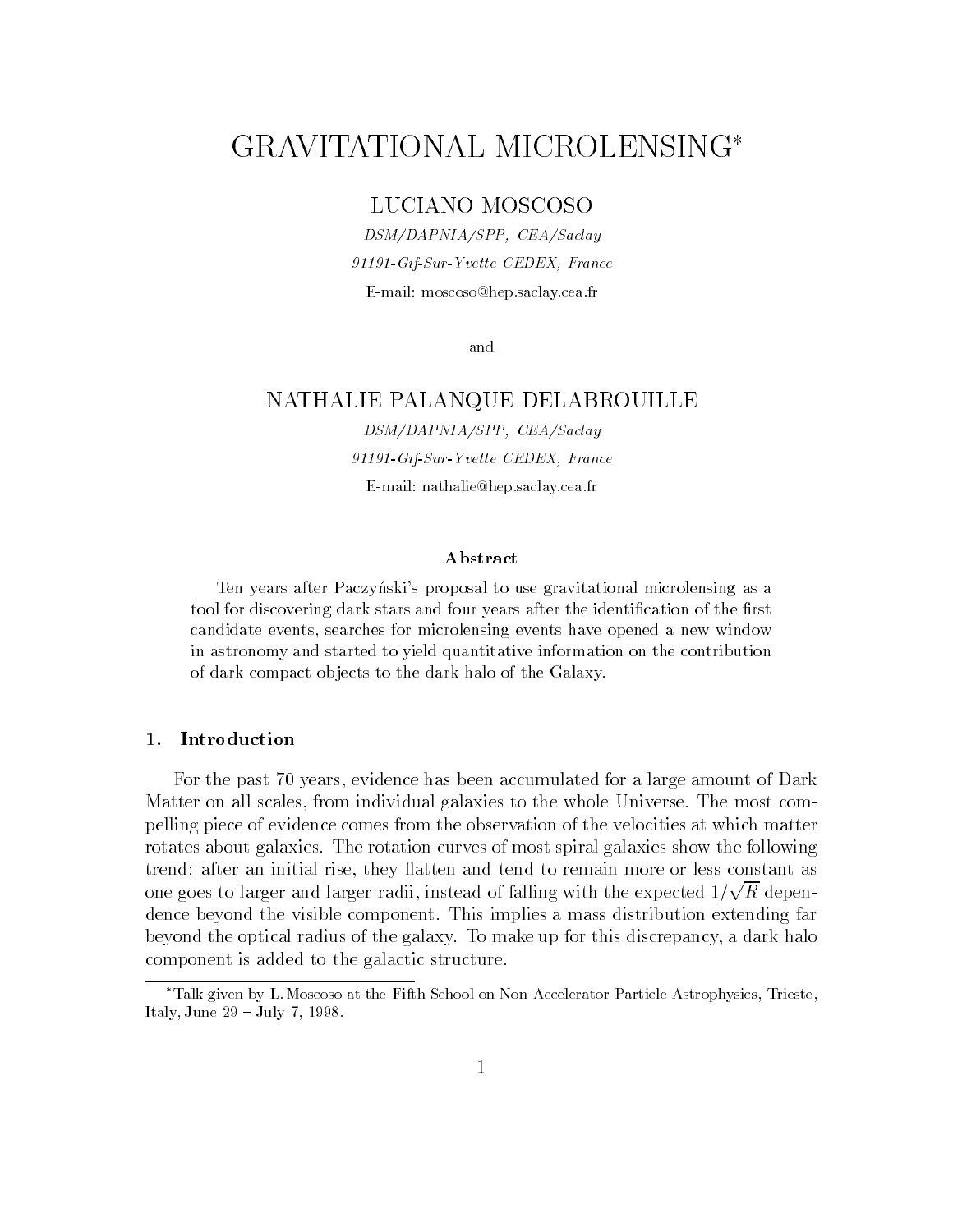This situation is quite universal, and the Milky Way is no exception: its flat rotation curve out to about 20 kpc from the Galactic Center implies a mass at least three times as large as that derived from the study of its visible components, including stars and gas.

There is a wide range of candidates to explain this dark matter, both baryonic — molecular Hydrogen clouds, stellar remnants such as white dwarfs ( $\sim 1 \, \text{M}_\odot$ ). neutron stars or black holes (which could be very massive, up to several solar masses), stars below the Hydrogen burning limit called brown dwarfs ( $< 0.08$  M<sub>o</sub>) or faint stars such as red dwarfs ( $\sim 0.1 \text{ M}_{\odot}$ ) — and non-baryonic — WIMPS, axions or massive neutrinos. The comparison of the limits on the content of the Universe in baryonic dark matter derived from Big Bang Nucleosynthesis, with the amount of Dark Matter required from dynamical arguments imply that both categories should exist (see figure 1). However, it is remarkable that the predicted range for baryonic dark matter and the additional mass needed on the scale of galaxies coincide exactly, making it reasonable to fill the halos of galaxies with baryonic dark matter. This prompted interest in looking for dark compact ob jects wandering in the halo of the Milky Way, using a new detection technique rst proposed by <sup>1</sup> : microlensing. As one considers the Dark Matter issue on larger scales, however, it becomes unavoidable to invoke non-baryonic dark matter, and different detection techniques are then used.

## 2. Gravitational microlensing

According to the principles of general relativity, the light rays from a source star are deflected by the presence of a massive deflector located near the line of sight between the star and the observer. This forms two distorted images of the source, as illustrated in figure 2.

In the particular configuration where all three objects are perfectly aligned, the two images merge into a ring, whose radius is called the Einstein radius  $R_E$ 

$$
R_E = \sqrt{\frac{4GM}{c^2} D_{OS} x (1 - x)}
$$
\n(1)

where  $x = D_{OD}/D_{OS}$  is the ratio of the distance observer-deflector to the distance observer-source and  $M$  the mass of the deflector. When probing the dark matter content of the Galactic halo, the source star is typically 60 kpc away (located in one of the Magellanic Clouds) from the observer and the lens typically a solar-mass ob ject or lighter located half-way between the source and the observer, so the angular separation between the images ( $\sim 2R_E/D_{OD}$ ) is only of the order of the milliarcsecond. Given the limited resolution of optical telescopes with current technology, only the combined light intensity can therefore be recorded. The total magnication, however, is always greater than what the observer would receive from the source in the absence of the lens, which makes the latter detectable. If  $u$  denotes the impact parameter in units of the Einstein radius, the maximum magnication of the source star is given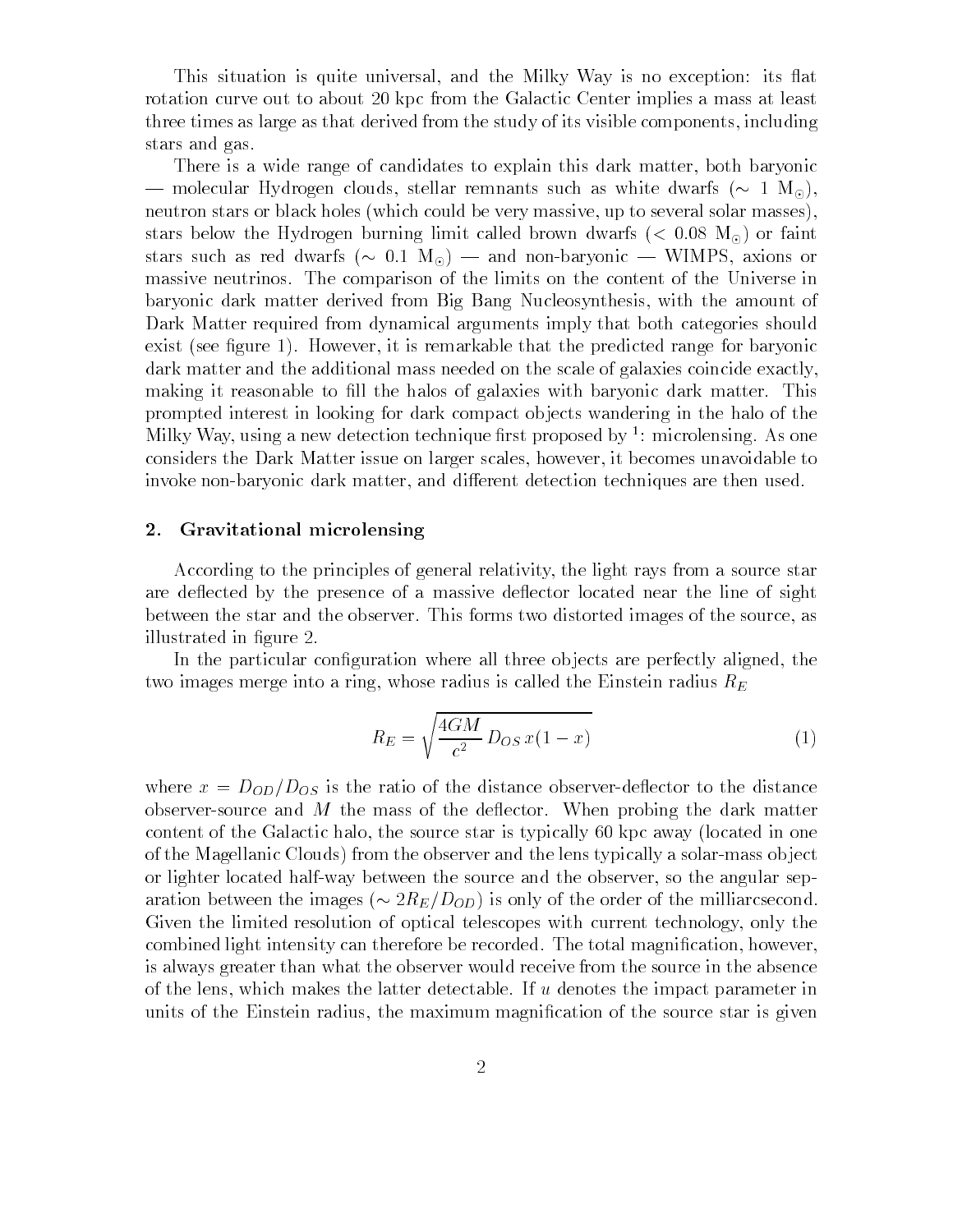

hardly be younger than its components (adapted from Copi and Schramm 96). the age of globular clusters, under the reasonable assumption that the Universe can the lower bound on the age of the Universe  $t_0 \ge 10 \,\mathrm{Gyr}$  obtained essentially from of matter in clusters of galaxies  $\Omega_{\text{cluster}}$ . Two more limits are indicated: the lower the fraction of matter in halos of galaxies  $\Omega_{\text{halo}}$  and the average value of the fraction fraction of baryonic matter  $\Omega_B$  resulting from nucleosynthesis, the average value of regions. The fraction of visible matter in the Universe,  $\Omega_{vis}$  is shown, along with the Figure 1: hardly be younger than its components (adapted from Copi and Schramm 96). the age of globular clusters, under the reasonable assumption that the Universe canthe lower bound on the age of the Universebound  $H_0$ boundof matter in clusters of galaxies the fraction of matter in halos of galaxies fraction of baryonic matter regions. The fraction of visible matter in the Universe, Figure 1: $\overline{a}$  $H_0-\Omega$  plot (assuming  $\Lambda$  $\geq$  35 km s<sup>-1</sup> Mpc<sup>-1</sup> obtained from white dwarf stars and supernovae. H0 $\overline{\phantom{a}}$  35 km s1 plot (assuming = 0), indicating allowed (shaded) and excluded Mpc1B obtained from white dwarf stars and supernovae, and resulting from nucleosynthesis, the average value ofclusters. Two more limits are indicated: the lower limits are indicated: the lower limits are indicated: the lower limits are in  $=$  0), indicating allowed (shaded) and excluded halo $\overline{c}$  and the average value of the fraction $\overline{\phantom{a}}$  10 Gyr obtained essentially fromvis is shown, along with thepure

$$
A = \frac{u^2 + 2}{\sqrt{u^2(u^2 + 4)}}
$$
 (2)

i<br>i

 $\overline{Q}$ 

The evolution of the magnification with the impact parameter is illustrated in figure 3. The evolution of the magnication with the impact parameter is illustrated in gure 3.As the lens moves in the halo with respect to the line-of-sight, the typical time  $A$  the line-of-sight, the halo with respect to the line-of-sight, the typical time-of-sight, the typical time-of-sight, the typical time-of-sight, the typical time-of-sight, the typical time-of-sight, the typical time-of

scale  $\Delta t$  of a microlensing event is given by of a microlensing event is given byÞ

$$
\Delta t = \frac{H_E}{v_t} \simeq 90 \sqrt{M/W_0} \tag{3}
$$

rotation velocity of the galactic halo, ie 220 km/s. where  $v_t$  is the transverse velocity of the lens which to first order can be taken as the rotation velocity of the galactic halo, ie 220 km/s.where the control of the control of the control of the control of the control of the control of the control of the control of the control of the control of the control of the control of the control of the control of the co <sup>d</sup> is the transverse velocity of the lens which to take  $\mathbf{r}_i$ 

erties of the light curve: erties of the light curve:When searching for microlensing events, one can thus require the following prop-When searching for microlensing events, one can thus require the following prop-

- l Achromatism since the phenomenon is purely geometrical Achromatismsince the phenomenon is purely geometrical
- l Symmetry if we assume that the transverse velocity of the lens is constant Symmetry

if we assume that the transverse velocity of the lens is constant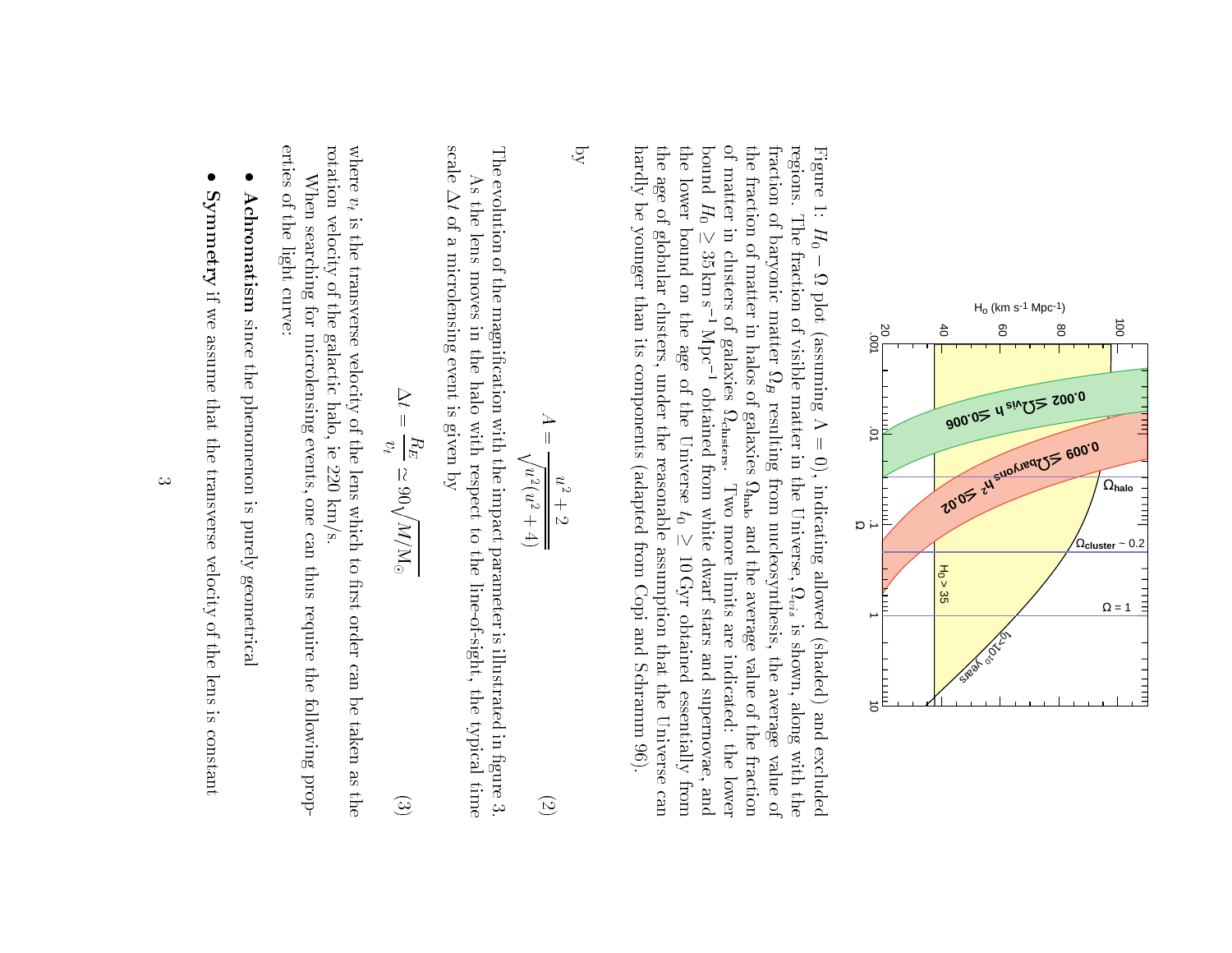

Figure 2: Deflection of light by a massive body D located near the line of sight between the observer O and the source star S. The dotted circle is the Einstein ring.

#### **STANDARD MICROLENSING LIGHT CURVE**



Figure 3: Magnication as a function of time during a microlensing event. Curves are shown for four different impact parameters:  $u_0 = 1.5$ ,  $u_0 = 1$ ,  $u_0 = 0.7$  and  $u_0 = 0.5$ . Obviously, the smaller the impact parameter, the higher the magnification at  $t = t_0$ .

• that the magnification occur on a **normal star** since any star is as likely to undergo a microlensing event. This characteristic will be of great help to reject variable stars.

The probability that a given star is amplified at a given time is very low, typically 5 107 . This implies that an additional criterion can be applied to the set of light curves in order to select microlensing events:

• Unicity of the magnification on a given light curve. This criterion is the major source of rejection of variable stars which outnumber microlensing events by about 1000:1.

This low probability also implies that millions of stars have to be monitored for years in order to ever be able to detect such a rare event. More details on the general principles of interolensing can be found in <sup>37</sup>.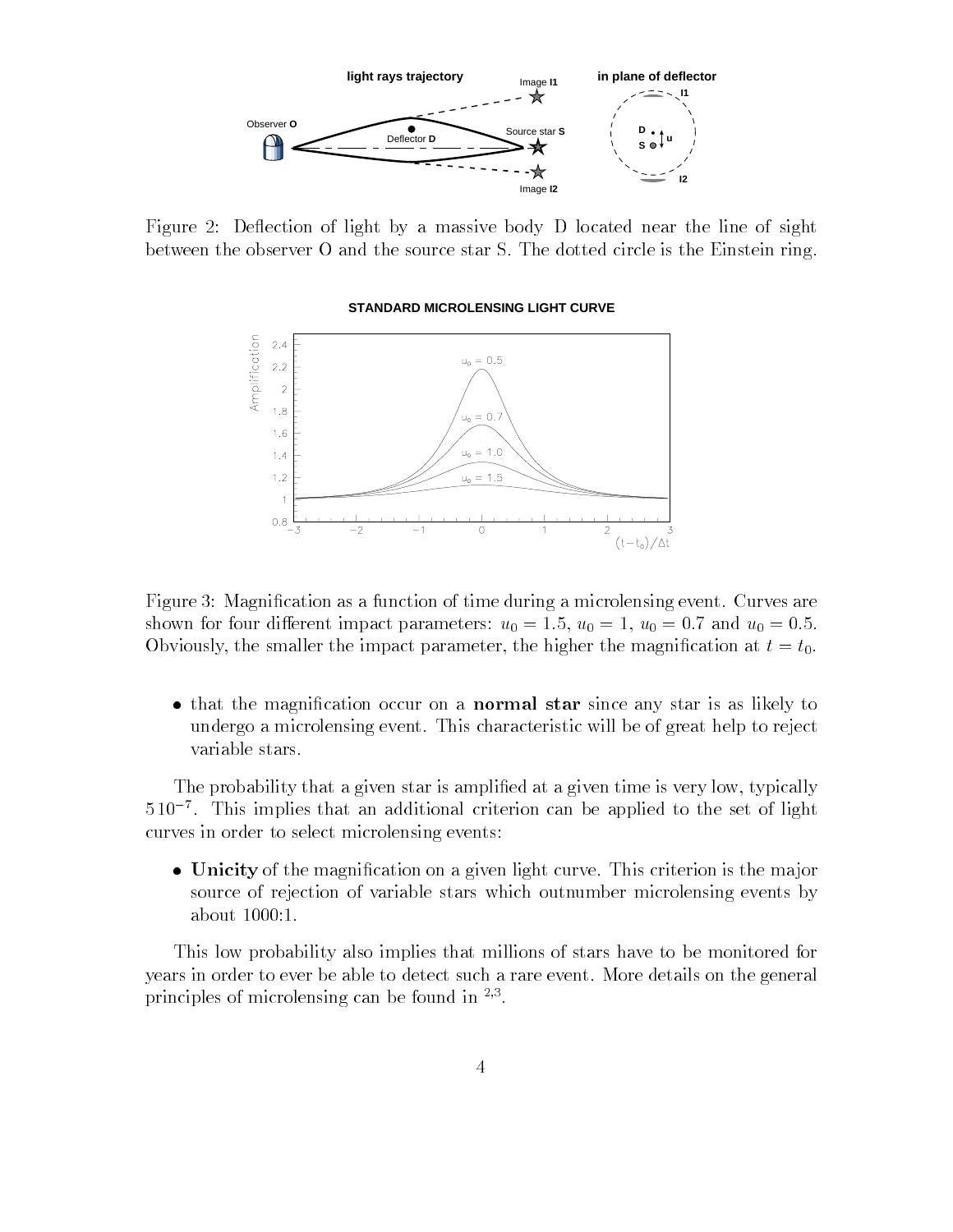The only targets far enough to probe a large fraction of the galactic halo but close enough to resolve millions of stars are the large and the small Magellanic Clouds (LMC and SMC respectively), observable from the southern hemisphere. Various experiments are involved in the survey of stars located in these two satellite galaxies: EROS 2 (French experiment observing in Chile), MACHO (American experiment observing in Australia) and OGLE 2 (Polish experiment observing in Chile). The following sections present the latest results obtained by these experiments on the contribution of dark compact objects to the mass of the Galactic halo.

Because the mass range to probe extends from planetary objects ( $\sim 10^{-7}$  M<sub>o</sub>) to stellar dark objects (a few solar masses), the event time-scales that the experiments have to be sensitive to vary from a few hours to a few months (see equation 3). Dedicated experiments and analyses are therefore performed separately to search for either small or large mass deflectors.

## 3. Limits on contribution of small mass ob jects

To search for planetary mass dark matter in the galactic halo, the EROS 1 CCD experiment, on the one hand, monitored 150 thousand stars in the LMC, with a high efficiency of  $\sim 80\%$ , thanks to a very good time sampling of roughly one point every half hour. On the other hand, the MACHO experiment monitored 8.6 million stars thanks to a large coverage of the LMC, but with only a  $\sim 1\%$  efficiency to short time-scale events since their observational strategy was optimized for long time-scale events, covering a large field but with at most 2 points per night on a given light curve. Neither of the two experiments found any such event, which allowed them to set quite stringent limits on the maximum contribution of small mass ob jects to the dark mass of the Galactic halo  $\%$  . Figure 4 shows the limits obtained by either project, under the hypothesis of a "standard" isotropic and isothermal spherical halo entirely filled of dark compact objects all having the same mass  $M$  which is indicated as the abscissa of the graph. The vertical axis represents the maximum halo mass fraction of the halo that could be composed of objects of a given mass M.

As explained above, EROS and MACHO have chosen very different analysis techniques, and there is little overlap in exposure for the two projects. Combining both sets of data after removal of this small overlap thus yields even stronger limits f. The new exclusion diagram obtained is also illustrated in figure 4. For instance, if one assumes a halo fully composed of  $10^{-5}M_{\odot}$  objects, the EROS (resp. MACHO) experiment alone excludes that more than  $\sim 15\%$  (resp.  $\sim 18\%)$  of the mass of the halo be in the form of such objects, while the combined analysis excludes a contribution of more than  $\sim 8\%$ . From the exclusion limit obtained, it can be concluded that not more than  $\sim 10\%$  of the halo can be composed of objects in the mass range  $[10^{-7} - 0.02]$  M<sub>o</sub>, at the 95% confidence level. Because we are using  $\delta$ -function mass distributions to calculate this exclusion plot and since the limit is quite flat in the mass interval mentioned above, any mass function that peaks in this range is also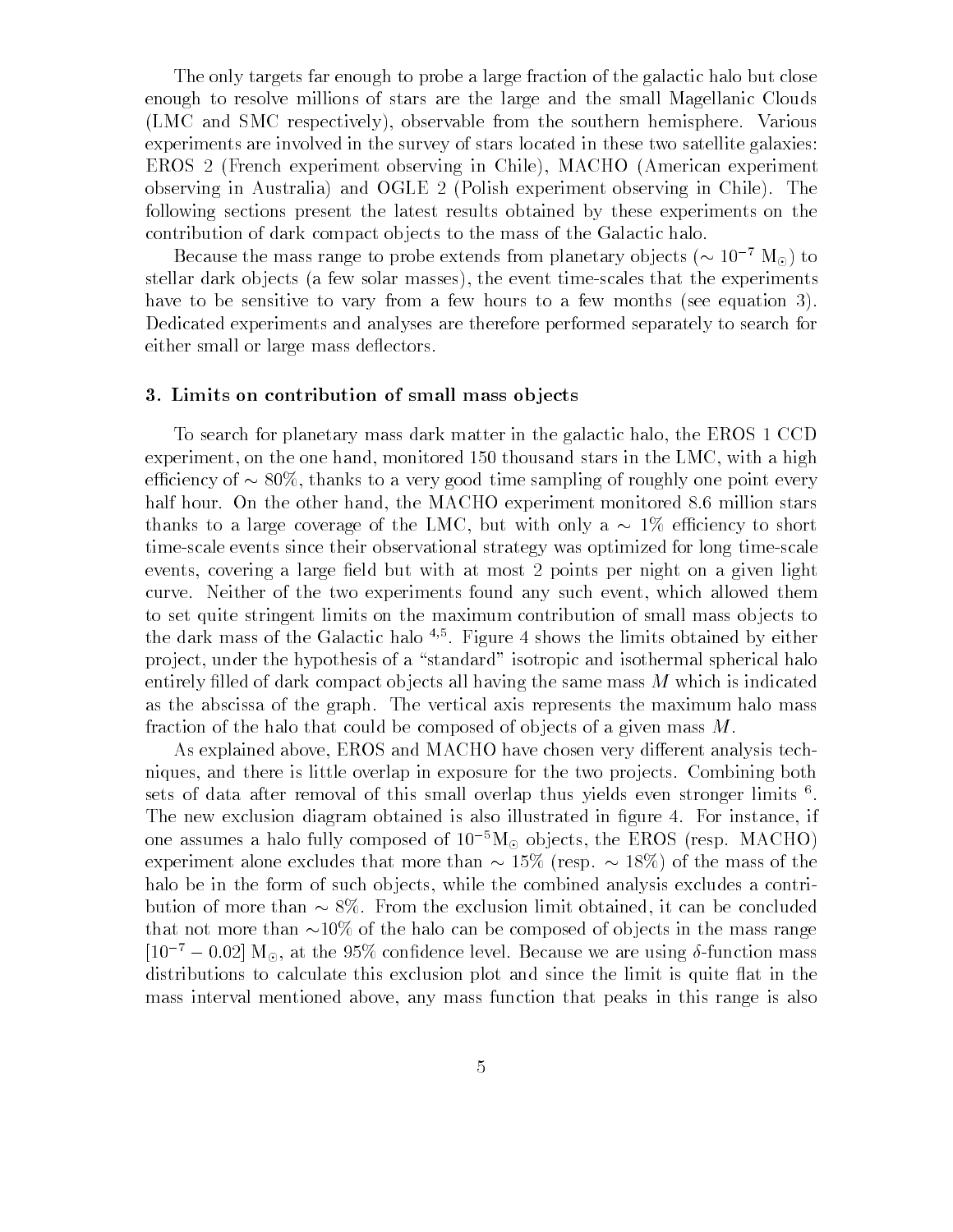

Figure 4: Exclusion diagram showing the 95% CL limits as obtained by EROS (full curve), by MACHO (dotted curve) and by a combined analysis of EROS + MACHO data (dot-dashed curve). Also shown is the 95% CL region compatible with the 6 events detected by the MACHO two year analysis.

excluded at the same confidence level.

## 4. Contribution of high mass ob jects

## 4.1. Present results toward the LMC

Both the EROS 1 experiment (using photographic plates) and the MACHO experiment (using CCD's) have searched and found long time-scale microlensing candidates. A total of 10 events have been detected, two by EROS  $^{\circ}$  and eight by MACHO  $^{\circ}$ ,  $^{\circ}$ although one of them is slightly asymmetric and thus often disregarded as a microlensing candidate and another is an LMC binary event where the lens is most probably located in the LMC itself.

The typical Einstein radius crossing time associated to the LMC events is of the order of 40 days, which implies a surprisingly high most probable mass for the lenses:  $\sim 0.5$  M<sub>o</sub>. This mass is much larger than the upper limit of 0.08 M<sub>o</sub> for brown dwarfs, and the lenses could be interpreted as, instead, white dwarfs or black holes. The optical depth implied by the mean duration of the events is compatible with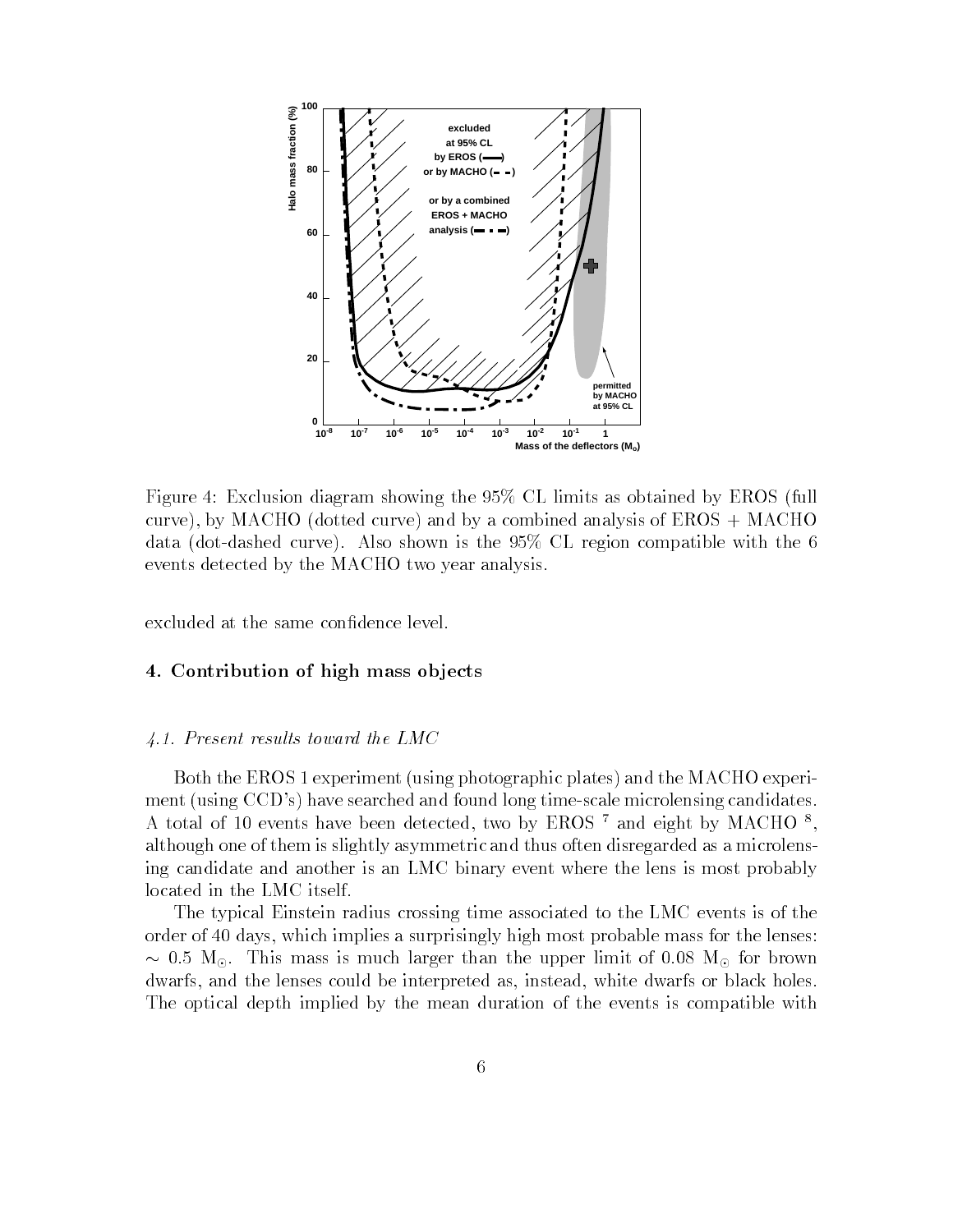about half that required to account for the dynamical mass of the dark halo. Such an interpretation, however, is not quite accepted among astronomers: by observing younger galaxies where we could detect the light due to a significant white dwarf component in the halo, a limit of 10% has been set on their contribution  $\,$  ; furthermore, if indeed half of the dark halos of galaxies consisted of such stellar remnants, we should observe an enrichment of the interstellar medium in Helium, which we do not. There is thus no consensus yet as to the nature of the deflectors causing the observed events.

The 95% CL region allowed by the MACHO experiment due to the detection of 6 events (ie disregarding the LMC binary and the asymmetric event) is illustrated in figure 4. Note that the present exclusion limit and detections are compatible with one another.

#### 4.2. Future data

The interpretation of the present data is ambiguous, and huge error bars remain on both the most probable mass of the de
ectors (about a factor of 3 either way) and the halo fraction in compact objects (compatible with both  $\sim 10\%$  and way over 100%). More statistics is thus required, and several experiments are accumulating data to answer the questions of the presence or not and the nature of dark compact ob jects in the halo of the Galaxy:

- The EROS 2 experiment is now taking data with a completely redesigned setup and a new strategy. Using a wide field CCD camera (data taken in two colors simultaneously, with in each color a 1 square degree mosaic consisting of eight  $2048 \times 2048$  CCD's), EROS covered 66 deg<sup>2</sup> on the LMC during the first year of observation (August 1996 - May 1997) and a total of 88 deg<sup>2</sup> the second year. Data is also taken toward the SMC (10 deg<sup>2</sup>), the galactic center ( $\sim$ 100 deg<sup>2</sup>) and the spiral arms of the Milky Way  $({\sim}30 \text{ deg}^2)$ . The exposure times and time sampling are now adapted to a search for long time-scale events.
- $\bullet$  -fine macho experiment is presently analyzing four years of data on 15 deg  $\,$  m  $\,$ the LMC, which means an increase of a factor of 2 in time scale and 1.4 in area. Preliminary results indicate 6 new events with time-scales ranging between 15 and 110 days with an average of about 50 days. This would confirm a high mass for halo deflectors if the lenses are indeed located in the halo of the Galaxy, with roughly the same rate as that estimated from their 2-year analysis presented in the previous section.
- The OGLE 2 experiment uses an upgraded setup and started taking data in summer 1997. They now also cover fields in the Large and the Small Magellanic Clouds (their previous strategy concerned only fields toward the Galactic Center, thus probing disk Dark Matter and not halo Dark Matter).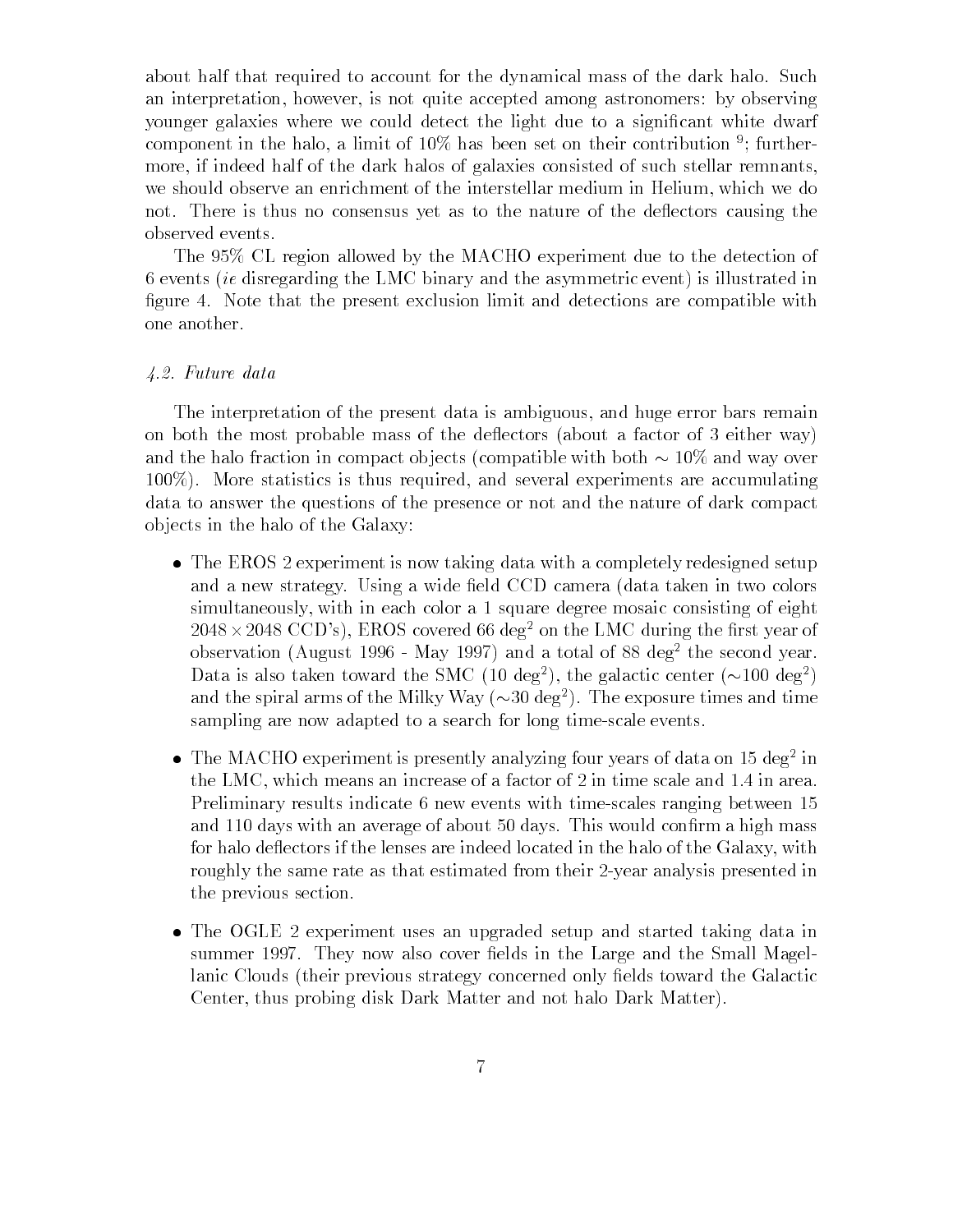#### 5. Highlights toward the SMC

The Small Magellanic Cloud is highly valuable as a new line-of-sight through the Milky Way halo and a new population of source stars. The use of various lines-ofsight is very important since a comparison of the event rates is a powerful tool for discriminating between various shapes for the dark halo  $10,11$ . In addition, this allows for discrimination between various theories for the populations responsible for the LIMU TEILSES <sup>--</sup>

The EROS and MACHO experiments (and more recently the OGLE experiment) thus monitor stars in the SMC to search for microlensing events. EROS recently published the first analysis on SMC data, whose results are presented hereafter.

#### 5.1. First analysis of SMC data

The EROS 2 experiment covers the densest 10 square degrees of the Small Magellanic Cloud. On these 10 fields, a total of 5.3 millions light curves were built and sub jected to a series of selection criteria and rejection cuts to isolate microlensing candidates 13. Ten light curves passed all cuts and were inspected individually. Several correspond to physical processes other than microlensing (one of them, for instance, is the light curve of a nova that exploded in the SMC), and only one of the candidates passes a final visual inspection. Its light curve is shown in figure 5.

Once corrected for blending  $-$  because of the high stellar density of the fields monitored in microlensing surveys, the flux of each reconstructed star generally results from the superposition of the fluxes of many source stars — the event light curve is well fitted by that of a microlensing event with an Einstein radius crossing time of 129 days, a maximum magnication of 2.6 occurring on January 11, 1997 and a  $\chi^2/\text{d.o.f.} = 332/217 = 1.5$ . The best microlensing fit is for 70% of the monitored flux being amplified and 30% being the contribution from blending unamplified light.

The source star being very bright, the value of the reduced  $\chi^2$  of the fit is surprisingly high (the photometric resolution on such bright stars is  $\sim 2\%$ ). A search for periodicity was therefore performed on the fit residuals, and a modulation was detected, with an amplitude of 2.5% and a period of 5.12 days. Fitting again the candidate light curve for microlensing allowing for a periodic modulation yields much more satisfactory residuals than before:  $\chi^2/\text{d.o.f.} = 199/214$ . This strongly supports the microlensing interpretation of the observed magnication. The modulation detected was later conrmed by the OGLE experiment, on their own data taken after the event occurred (first points in June 1997). They also confirm the value of the blending coefficient of the source star since their new camera allows the separation of the two components of the blend and thus the individual measure of each of the two fluxes. This first candidate towards the SMC is therefore very convincing.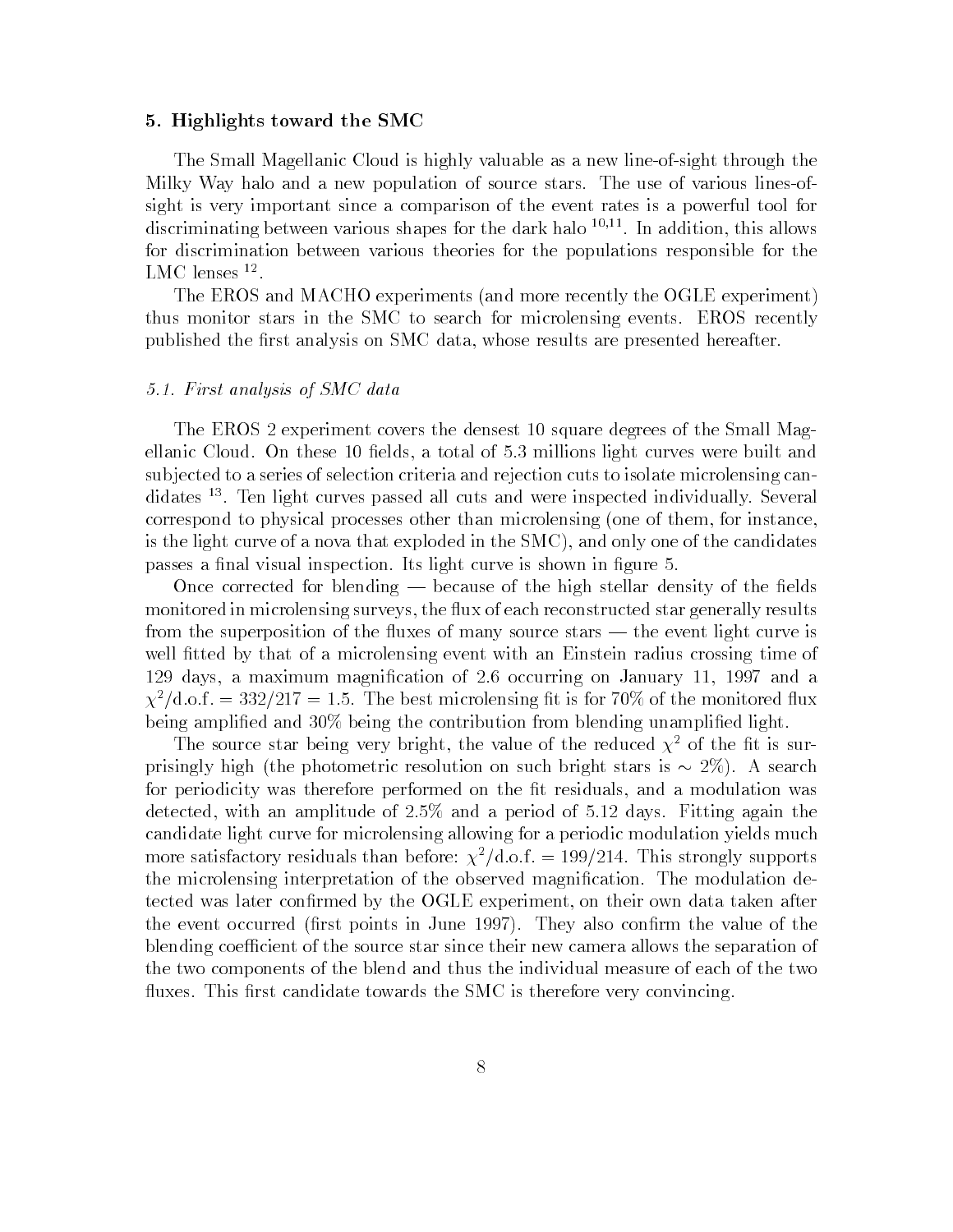

Figure 5: Light curve of microlensing candidate SMC  $#1$ , with a microlensing fit including blending superimposed. Time is in days since Jan. 0, 1990 (Julian date 2,447,891.5). Red light curve on top, blue on the bottom.

#### 5.2. Estimate of Halo fraction in compact objects and lens mass

The time-scale of the observed event allows one to estimate the fraction of the halo that can be composed of dark compact objects generating microlensing events, independently of their mass. Assuming that the deflector is in the halo of the Milky Way, and considering a standard halo model *(ie an isotropic and isothermal spherical* halo), the EROS experiment estimated that the detected event is compatible with about 50% of the mass of the halo in dark compact ob jects. This fraction can vary by as much as a factor of two when considering other halo models (flattened halos for instance, or thinner halos and thicker disks so as to reproduce the rotation curve of the Galaxy but which have less mass in the dark halo component).

Using a likelihood analysis based on the time-scale of the detected event, the most probable mass of the deflector generating the event can be estimated. Under the assumption of a standard halo composed of dark compact ob jects having a single mass  $M$  (ie the mass function is supposed to be a Dirac-function), the most probable mass of the Halo deflector, given with  $1\sigma$  error bars, is:

$$
M = 2.6^{+8.2}_{-2.3} \text{ M}_{\odot} \tag{4}
$$

The event has the highest time-scale observed so far, and consequently the highest most probable mass. Only a neutron star or a black hole could be that massive and yet be dark. It is even harder than for the LMC events to explain how the halo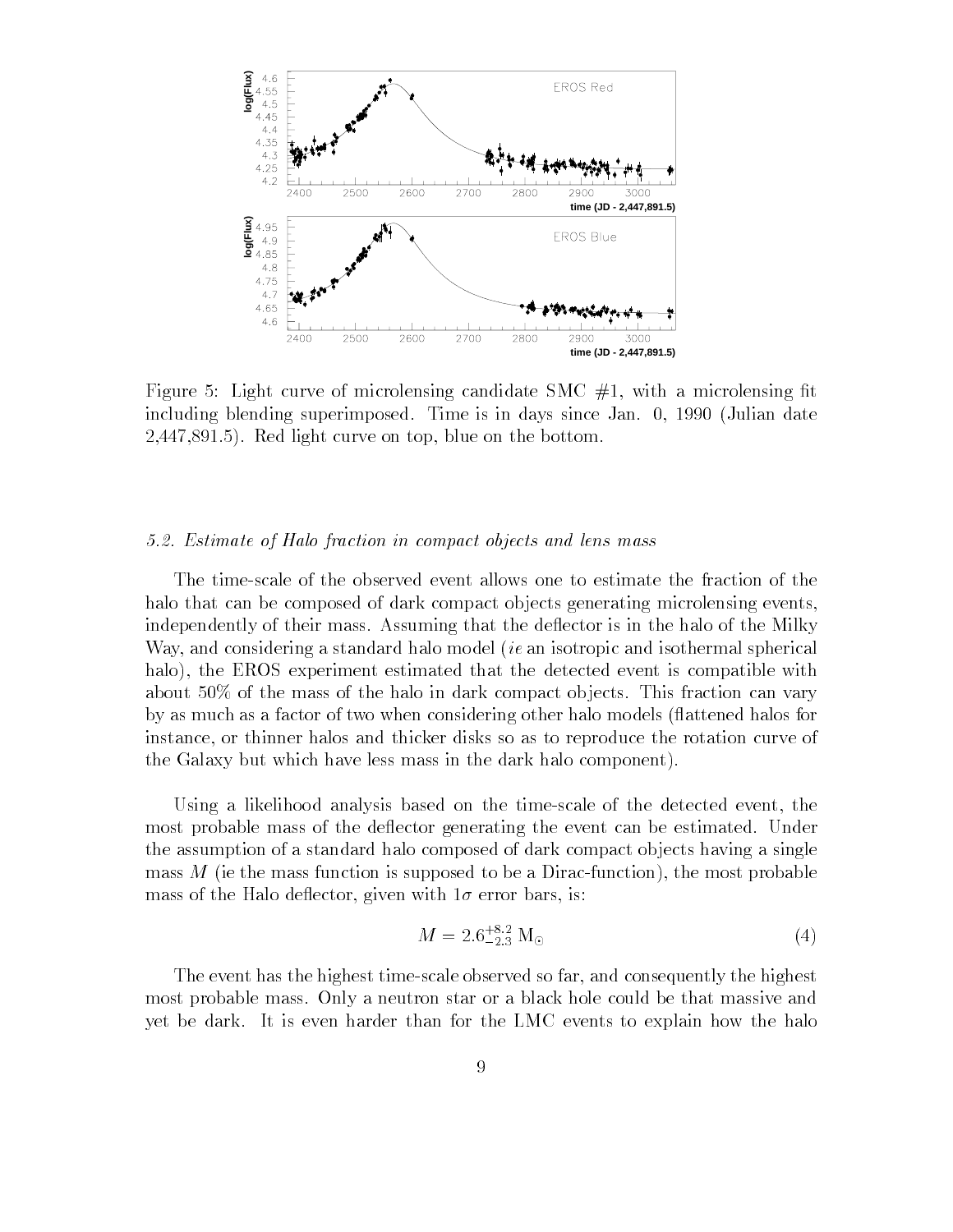of the Galaxy could be filled (even partially) with such heavy dark objects. Other interpretations therefore have to be looked at seriously.

#### 5.3. Interpretation as SMC self lensing

The very long time-scale of the observed event suggests that it could show measurable distortions in its light curve due to the motion of the Earth around the Sun (a detailed analysis of the parallax effect can be found in  $^{14}$ ), provided that the Einstein radius projected onto the plane of the Earth is not much larger than the Earth orbital radius. The first detection of parallax in a gravitational microlensing event was observed by T.

No evidence for distortion due to parallax is detectable on the light curve, implying either a deflector near the source or a very massive deflector with thus a very large Einstein radius (see equation 1) making the projected radius of the Earth's orbit negligible as compared to the Einstein radius. The absence of parallax detection can be expressed as a constraint on the mass of the deflector and its distance to the observer, through the following relation, at the 95% CL:

$$
\frac{M}{\mathrm{M}_{\odot}} \times \frac{x}{1-x} > 0.7 \tag{5}
$$

where, as previously,  $x = D_{OD}/D_{OS}$ .

If the deflector is in the halo of the Galaxy (assuming a standard halo,  $x < 0.66$ ) at the 95% CL) this yields a lower limit on the mass of the deflector:  $M > 0.6$  M<sub>o</sub>.

If the deflector is located in the **SMC** itself,  $1 - x \sim 1/10$  and the mass of the deflector is then  $M \sim 0.1 M_{\odot}$ , typical of a brown dwarf or faint star in the SMC.

To validate a possible SMC self lensing interpretation of the first event detected toward this new line-of-sight, it is necessary to check whether the SMC stellar population could provide such an event, in terms of duration and optical depth (probability that at a given time, a given star be magnied).

Various authors have suggested that the SMC is quite elongated along the lineof-sight, with a depth varying from a few kpc to as much as 20 kpc, depending on the region under study. We will approximate the SMC density profile by a prolate ellipsoid:

$$
\rho = \frac{\Sigma_0}{2h} \, e^{-|z|/h} \, e^{-r/r_d} \tag{6}
$$

where z is along the line-of-sight and r is transverse to the line-of-sight. The depth h will be a free parameter, allowed to vary between 2.5 and 7.5 kpc. The values of the various parameters of the model are fit to the isophote levels of the cloud  $^{16}$ (which yields  $\Sigma_0 \simeq 400 \text{ M}_{\odot} \text{pc}^{-2}$  and  $r_d = 0.5 \text{ kpc}$ ) and considering a mass-to-light ratio of 3  $M_{\odot}/L_{\odot}$  (typical of the values measured in the disk of the Milky Way). For  $n = 2.5$ , 5.0 or 7.5 kpc, the predicted optical depths are  $\tau = 1.0$  10  $^\circ$  , 1.7 10 or  $1.8 \, 10^{-7}$  respectively, to be compared with the experimental optical depth of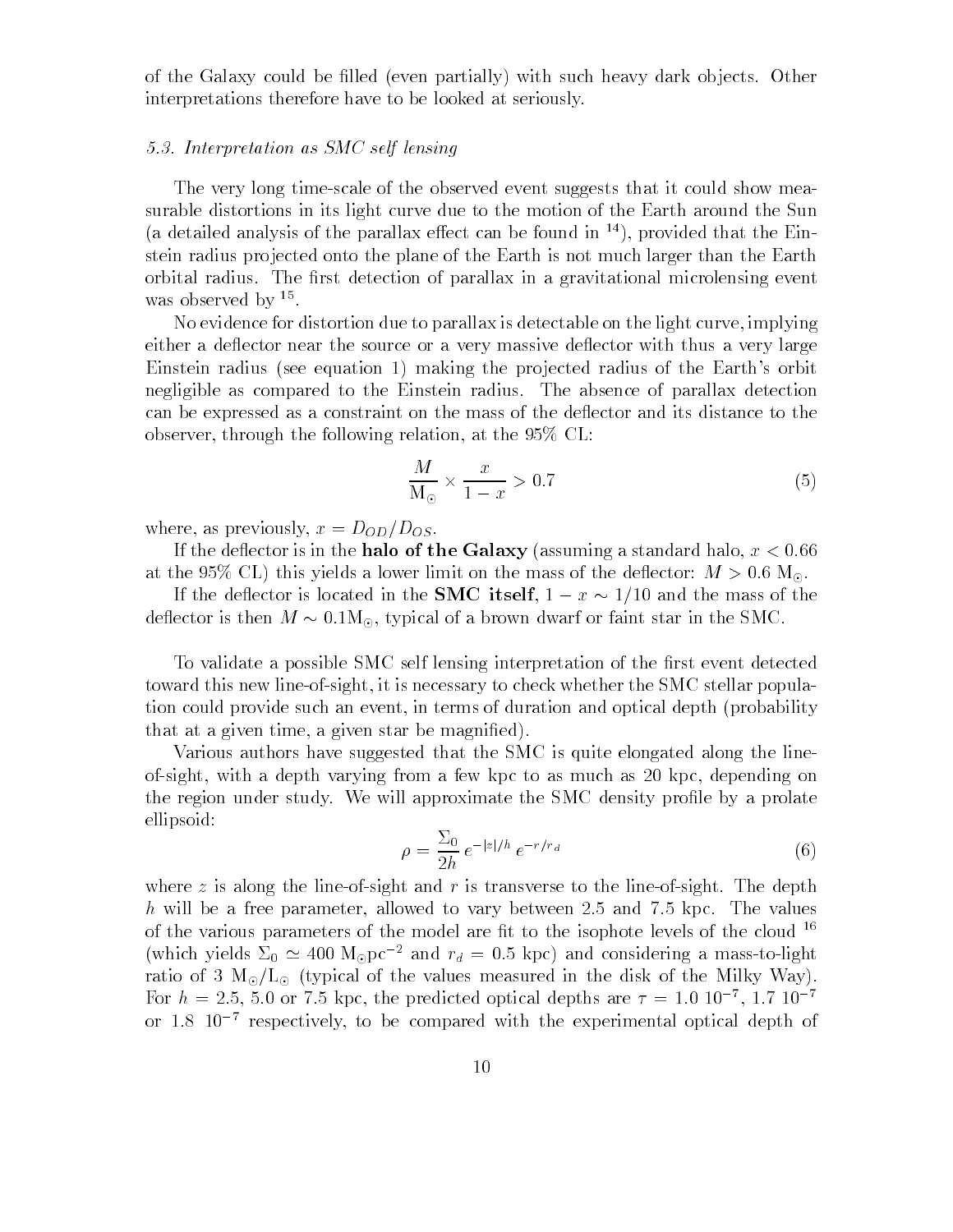3:3 107 . Considering the very limited statistics we have, the model is consistent with the observations.

Finally, considering a velocity dispersion of 30 km/s in the SMC (and the 129 days time-scale of the event), the mass  $M$  of the deflector can be estimated according to an assumed distance between the source star and the lens. If the deflector is 5 kpc (resp. 2.5 kpc) from the source, its mass is  $M \sim 0.1 \text{ M}_{\odot}$  (resp. 0.2 M<sub>o</sub>), compatible with the results obtained from the parallax analysis.

An SMC self-lensing interpretation of the first microlensing event detected toward this new line-of-sight is thus quite plausible.

#### 5.4. A Binary Lens towards the SMC

After the detection of this first SMC event, the MACHO collaboration alerted the microlensing community in June 1998 of an ongoing microlensing event (IAU circular 6935), which was later identied as a binary source event. In that case, the variation of the amplication is no longer simple: the gravitational potential of the double lens gives rise to caustic lines. When the source star crosses such a caustic, the amplication becomes singular, making it possible, given an appropriate time sampling of the light curve, to resolve the finite size of the source star by measuring the duration of the caustic crossing. This duration is related to the proper motion of the source, ie the ratio of the transverse velocity of the source projected onto the plane of the de
ector by the distance to the de
ector. Its estimate thus helps raising the three-fold degeneracy intrinsic to the sole measure of the crossing time  $\Delta t$ , since this parameter involves simultaneously the mass of the deflector, its transverse velocity and its distance to the observer.

The measurements obtained on this microlensing event allowed to predict precisely the date of the second caustic crossing, June 18, 1998. All microlensing collaborations took data this night. Among them, the PLANET collaboration obtained well sampled data at the time of the maximum magnication, and the EROS collaboration equivalent data at the end of the caustic crossing (see figure  $6$ ).

Both data sets allowed to put constraints on the duration of the caustic crossing 1711. Combining this result with an estimate of the size of the source star, it was then possible to put limits on the proper motion of the lens. The most plausible interpretation for this event is that the lens lies in the SMC itself: only 7% of the halo population has a proper motion compatible with the one measured.

## 6. Conclusions

Two targets have been explored so far, in the search for dark matter in the halo of the Milky Way. They are the Large and the Small Magellanic Clouds.

The LMC data collected by the MACHO and the EROS experiments have allowed them to exclude any ma jor contribution to the dark mass of the halo from compact objects in the mass range  $10^{-7} M_{\odot} - 0.02 M_{\odot}$ . Eight events compatible with mi-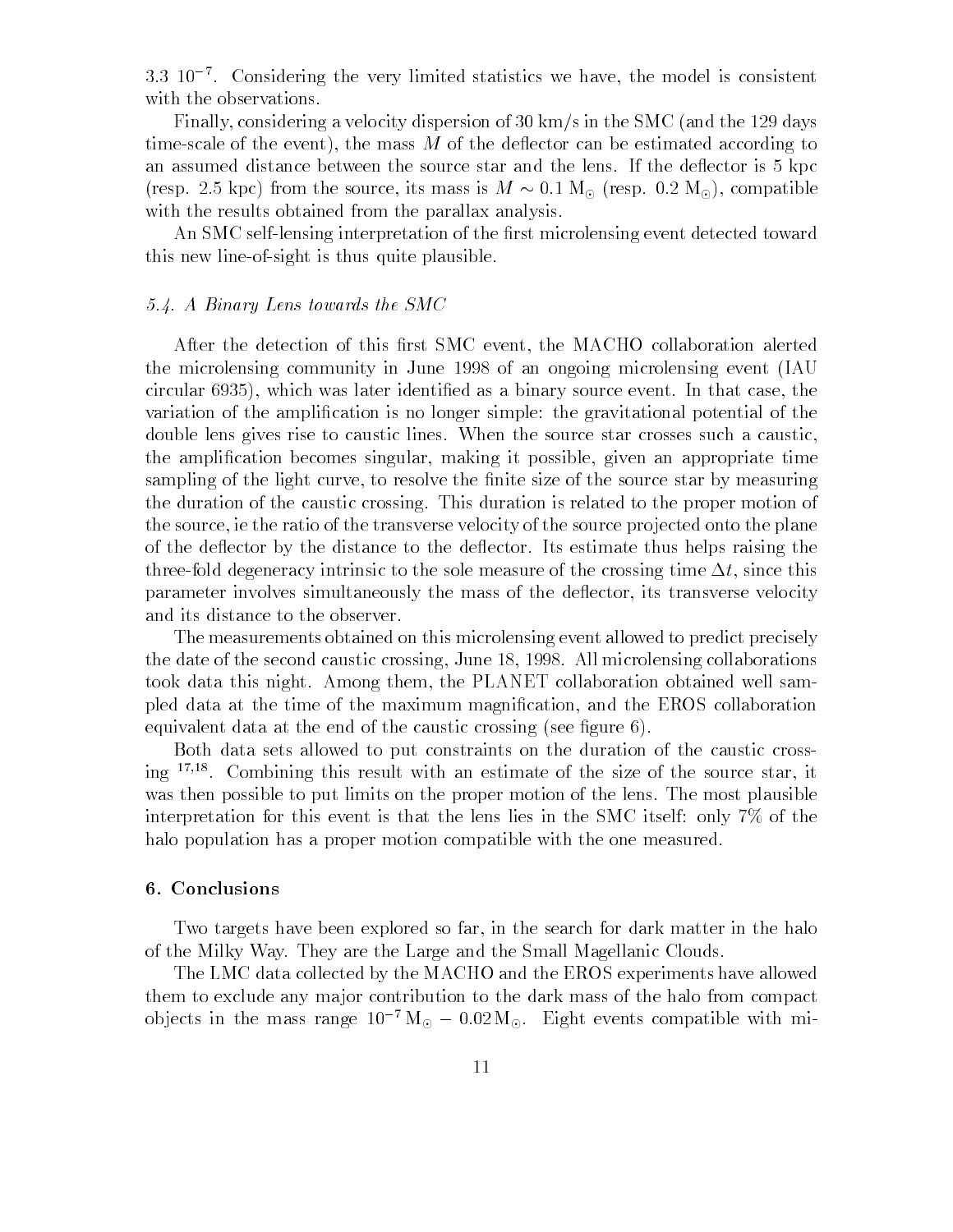**EROS - DIFFERENTIAL PHOTOMETRY**



Figure 6: Differential photometry of EROS data taken on 18 June 1998. R data on top, B data on bottom, in ADU.

crolensing by halo lenses were detected, with an average time-scale of 40 days, which could be interpreted as about 50% of the halo dark matter in the form of  $\sim 0.5M_{\odot}$ objects. A huge controversy remains as to the nature of these objects.

The SMC data has yielded one event found during the analysis of the first year of data, and one binary event detected online by the MACHO group. The first event has the longest time-scale observed so far: 129 days. If the lens causing the event is assumed to be in the halo of the Galaxy then its most probable mass is  $2.6M_{\odot}$ , with a lower limit of  $0.6M_{\odot}$  coming from parallax analysis. Such a high mass is very hard to explain. A more plausible explanation is to assume that the lens and the source star are both located in the SMC. The mass of the deflectors would then be typical of that of a faint star in the SMC, and the experimental optical depth compatible with a "thick disk" model of the SMC. For the second event, the caustic crossing duration indicates clearly that the lens is in the SMC.

The status of microlensing experiments and their implications on the galactic structure can be summarized in a few words. With about 100 microlensing events detected toward the Galactic Center, nearly 10 toward the LMC, 1 or 2 toward the SMC and none yet toward the Andromeda Galaxy (M31), there is strong evidence for the existence of a bar in the bulge and for lenses residing either in the halo of our Galaxy or in the LMC/SMC themselves. The main question now raised by these results is to determine where the lenses generating the detected events belong. Are they halo objects or intrinsic to either cloud? More statistics is still being accumu